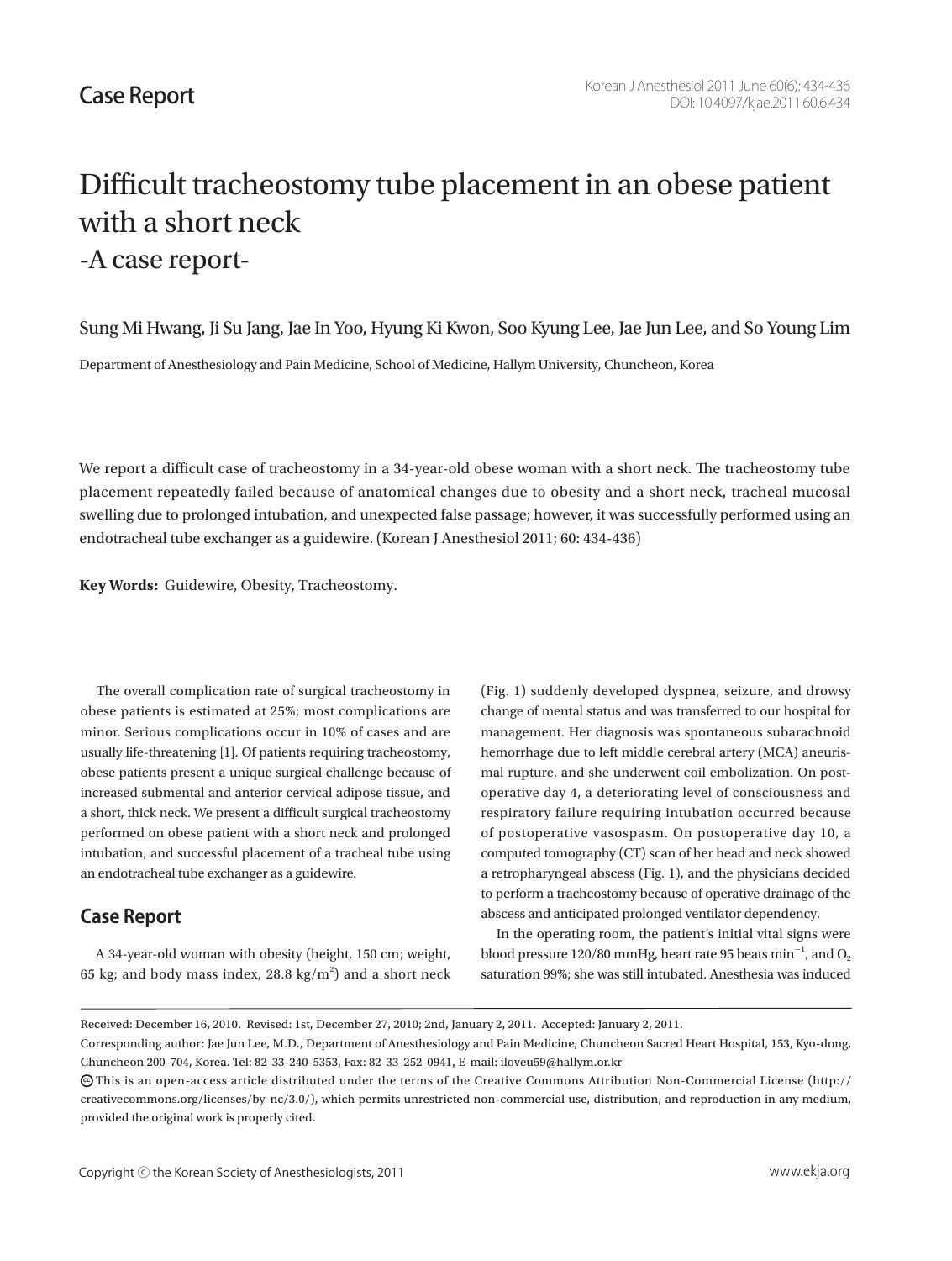



**Discussion Fig. 2.** Midline sagittal computed tomography section of cervical area shows that the tracheostomy tube is inserted into the trachea. **Fig. 1.** Midline sagittal computed tomography section of cervical area shows short thick neck, retropharyngeal abscess (arrow A) and endotracheal tube whose cuff was placed the level of  $7<sup>th</sup>$  and  $8<sup>th</sup>$ cervical spines (arrow B). It also shows that the trachea (the straight black arrow) follows the similar course of the cervical and thoracic spine (the straight black arrow) and not the direction of the skin contour (the straight white arrows).

with 60 mg of propofol and 40 mg of rocuronium, and was maintained using sevoflurane 2% with  $N_2O/O_2$ . End-tidal  $CO_2$ was kept at 38 to 40 mmHg. An expert senior otolaryngologist made an anterior tracheal wall incision; the ETT was retracted cephalad, and its tip was visualized at the upper border of the tracheal incision. A 7.0-mm inner diameter (ID) tracheostomy tube was fully inserted and the cuff was inflated. We tried to ventilate manually. However, the patient could not be ventilated, and no end-tidal CO<sub>2</sub> waveform showed on the capnograph. The tracheostomy tube was removed and the the ETT, placing it at the upper border of the tracheal stoma, was inserted. The patient could then be ventilated normally, and an end-tidal CO<sub>2</sub> waveform appeared. The operator tried to insert the 7.0-mm ID tube again, as well as 7.5- and 8-mm ID tubes, but the results were the same. He thought that a false passage within the trachea was made; the insertion into the true passage was difficult due to the angle of her obese, short neck. We used an ETT exchanger with a flexible tip as a guidewire, inserting the exchanger into the trachea through the tracheal stoma. The tracheal tube was then inserted through the guidewire. At the time of insertion, the tube bent forward excessively and was entered just inferior to the anterior tracheal rings compared to the previous trial. After the insertion was completed (Fig. 2), the patient could be ventilated successfully through the tracheal tube, and an end-tidal  $CO<sub>2</sub>$  waveform was visible. Surgical drainage of the abscess was performed uneventfully, and the patient was transferred to the surgical ICU.

 To perform a surgical tracheostomy, the patient's shoulders are elevated and the head is extended unless contraindicated by cervical disease or injury. This position elevates the larynx and exposures more of the upper trachea [2]. However, even in this position, our patient's neck was still too short. Muhammad and colleagues [3] compared MRI scans of patients with short, thick necks and those with normal necks. They reported that the more exaggerated the curvature of the spine, the further away the trachea is from the skin, and that the trachea follows the curvature of the spine, not the skin. Our patient had similar anatomy. Sagittal CT scans show that the trachea follows the course of the cervical and thoracic spine and not the direction of the skin contour, and that the curvature of the spine is quite pronounced. As a result, the extrathoracic trachea lies deep in the root of neck (Fig. 1). Tracheostomies in these individuals are usually fraught with difficulties because of the size discrepancy and curvature mismatch between a standard-size tracheostomy tube and the increased distance between the skin and trachea. As most commercially available tracheostomy tubes are designed with normal limits of anatomic proportions in mind, these standard tubes are usually of inadequate length to suit obese patients and those with short, thick necks [4]. Standard tracheostomy tubes are too short and angulated.

 Furthermore, the patient had an ETT whose cuff was placed at the level of the seventh and eighth cervical vertebrae (Fig. 1); this position could cause swelling of the membranous portion of the trachea. Increased tracheal mucosal swelling is a major risk factor for the creation of a false passage during tracheostomy [5].